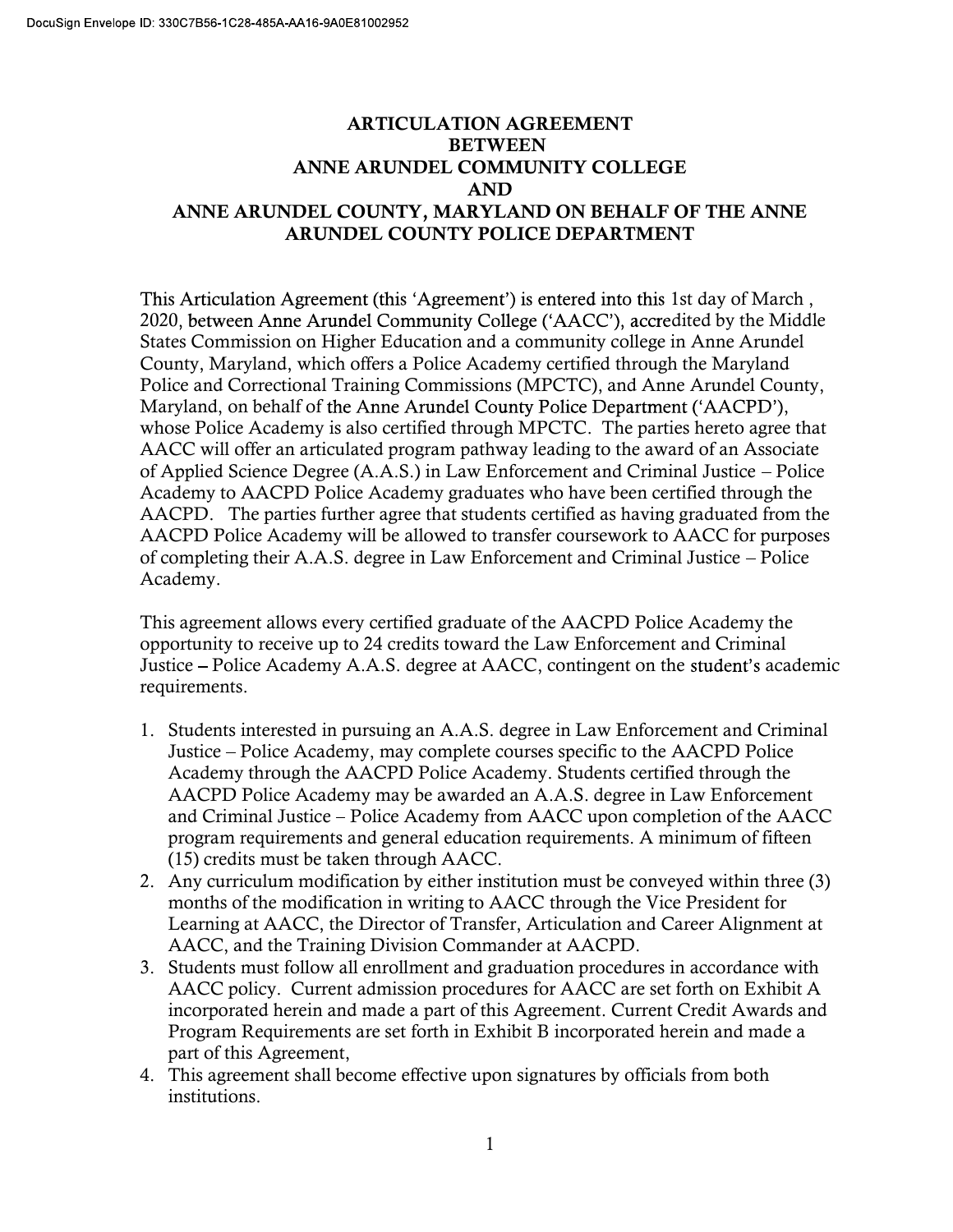5. This agreement may be dissolved upon mutual agreement of the Vice President for Learning at AACC and the Training Division Commander, AACPD. Such dissolution will not jeopardize the completion of the program by students then currently enrolled.

## IN WITNESS WHEREOF, the Anne Arundel County Police Department and Anne Arundel Community College have caused this Agreement to be executed and delivered on the date written above by their duly authorized representatives.

| For Anne Arundel County, Maryland                                                               |           |
|-------------------------------------------------------------------------------------------------|-----------|
| Bri Tan                                                                                         | 5/1/2020  |
| Benjamin Birge<br>Chief Administrative Officer<br>Anne Arundel County, Maryland                 | Date      |
| Timothy Altomare                                                                                | 5/1/2020  |
| Timothy J. Altomare<br><b>Chief of Police</b>                                                   | Date      |
| Approved to Form and Legal Sufficiency<br>OocuSigned by:                                        |           |
| Jason Fetterman                                                                                 | 5/1/2020  |
| <del>Caasooscossears</del><br>Jason Fetterman<br>Office of Law<br>Anne Arundel County, Maryland | Date      |
| <b>For Anne Arundel Community College</b>                                                       |           |
| DocuSigned by:<br>Michael Gavin, Ph. D.                                                         | 6/10/2020 |
| Michael Gavin, Ph.D.<br>Vice President for Learning                                             | Date      |
| DocuSigned by:<br>tanır (ook, Esquin                                                            | 6/10/2020 |
| Karen Cook, Esq.<br>Dean, School of Business and Law                                            | Date      |
| -DocuSigned by:<br>Nanci a. Brier                                                               | 6/10/2020 |
| Nanci A. Beier<br>Registrar                                                                     | Date      |

This articulation will be reviewed by both parties every three years effective from the date of signature.